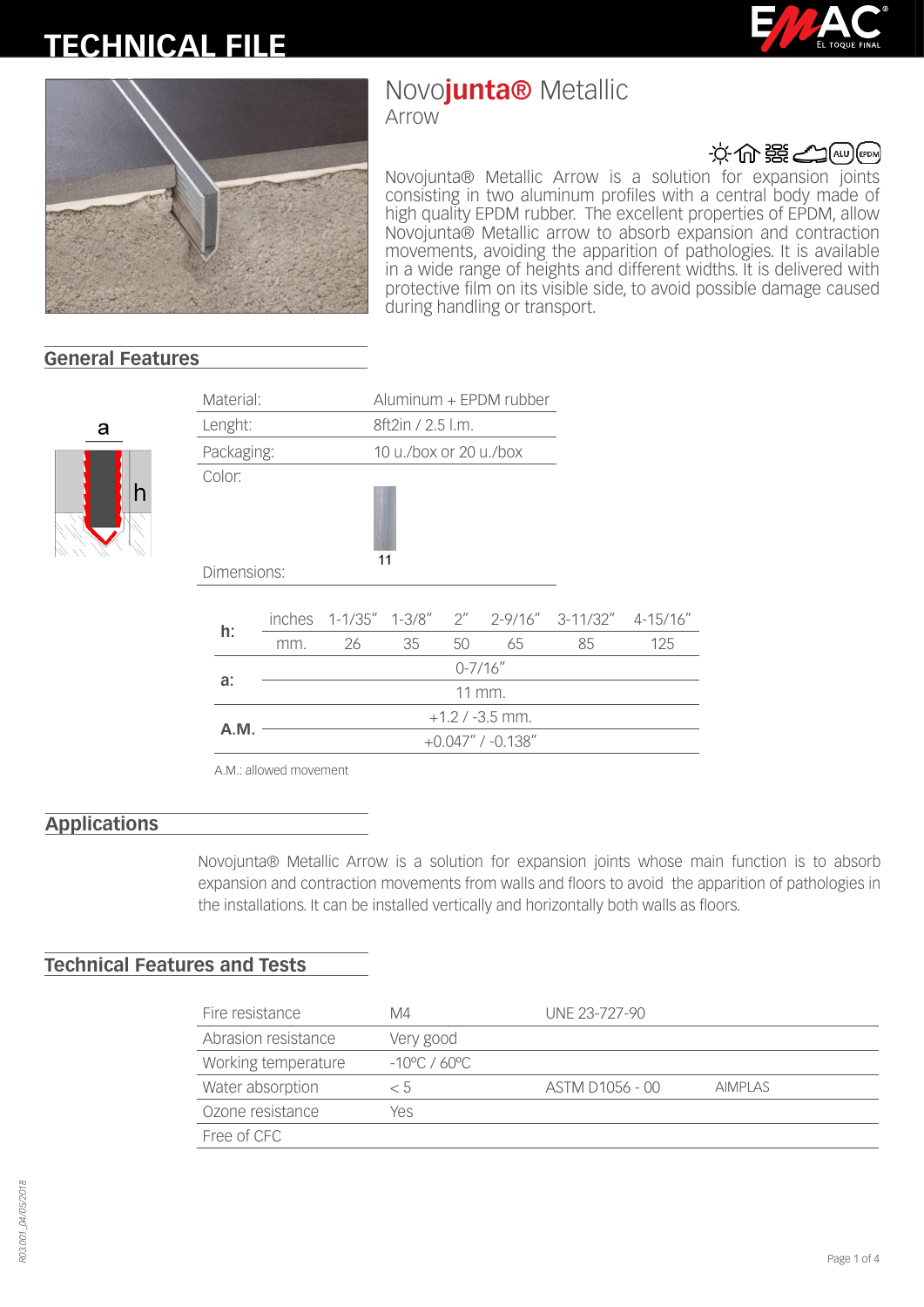## **TECHNICAL FILE**

Novo**junta® Metallic Arrow**



#### **Materials**

The lateral pieces of Novojunta® Metallic Arrow consist in two profiles made by aluminum extrusion natural finish. Aluminum

> Aluminum is a material with excellent chemical, physical and mechanical properties. It is lightweight, tough, ductile, malleable and highly durable.

EPDM The central body of Novojunta® Metallic Arrow is made of high quality EPDM rubber. EPDM is an elastomer polymer with excellent mechanical properties. It has good resistance to abrasion, wear and impact, is a good insulator, and resists weathering, common chemicals and has a wide working temperature range.

> Its excellent compression set is the most important to absorb the deformations and geometric variations of constructive elements.

#### **Installation recommendations**

Emac®, in his awareness for the correct execution of the ceramic systems, took part in the committee for the elaboration of the UNE 138002: 2017 standard "General rules for the execution of ceramic tile systems by adhesion". In that UNE standard the recommendations of installation for expansion joints were defined as follow:

| <b>Installation</b>                                                            | <b>Separation distance / Area</b>                                                            | Joint width<br>(mm)    |  |  |
|--------------------------------------------------------------------------------|----------------------------------------------------------------------------------------------|------------------------|--|--|
| Linear expansion joints                                                        |                                                                                              |                        |  |  |
| Outdoor walls                                                                  | Fach $3 - 4$ ml max.<br>Regular areas max. 16 m <sup>2</sup>                                 | $>= 8$ mm              |  |  |
| Each 2,5 - 5 ml max.<br>Outdoor floors<br>Regular areas max. 16 m <sup>2</sup> |                                                                                              |                        |  |  |
| Indoor floors                                                                  | Respect open contraction joints<br>Each 8 ml maximum<br>Regular areas max. 40 m <sup>2</sup> | $>= 5$ mm              |  |  |
| Singular points                                                                | Door treshold<br>Floor changes                                                               | $>= 8$ mm              |  |  |
| Perimeter expansion joints                                                     |                                                                                              |                        |  |  |
| Perimeter joints<br>Indoor walls<br>Wall / Ceiling<br>Wall / Wall              |                                                                                              | $>= 5$ mm<br>$>= 8$ mm |  |  |
| Outdoor walls                                                                  | Indoor / outdoor edges                                                                       |                        |  |  |
| Indoor floors                                                                  | Perimeter joints and encounters with elements                                                | $>=8$ mm               |  |  |
| Outdoor floors                                                                 | Perimeter joints and encounters with elements                                                |                        |  |  |
| Singular points                                                                | Encounter joints with joinery                                                                | $>= 5$ mm              |  |  |

These recommendations are the minimum dimensions to take into account. The particularities of each project could make necessary to place the joints at less distance. The expansion joints should be planned since the project phase. The correct design and dimensionement of the expansion joints, together with an adequate choice of materials and a correct installation execution, will help to prevent from the apparition of pathologies.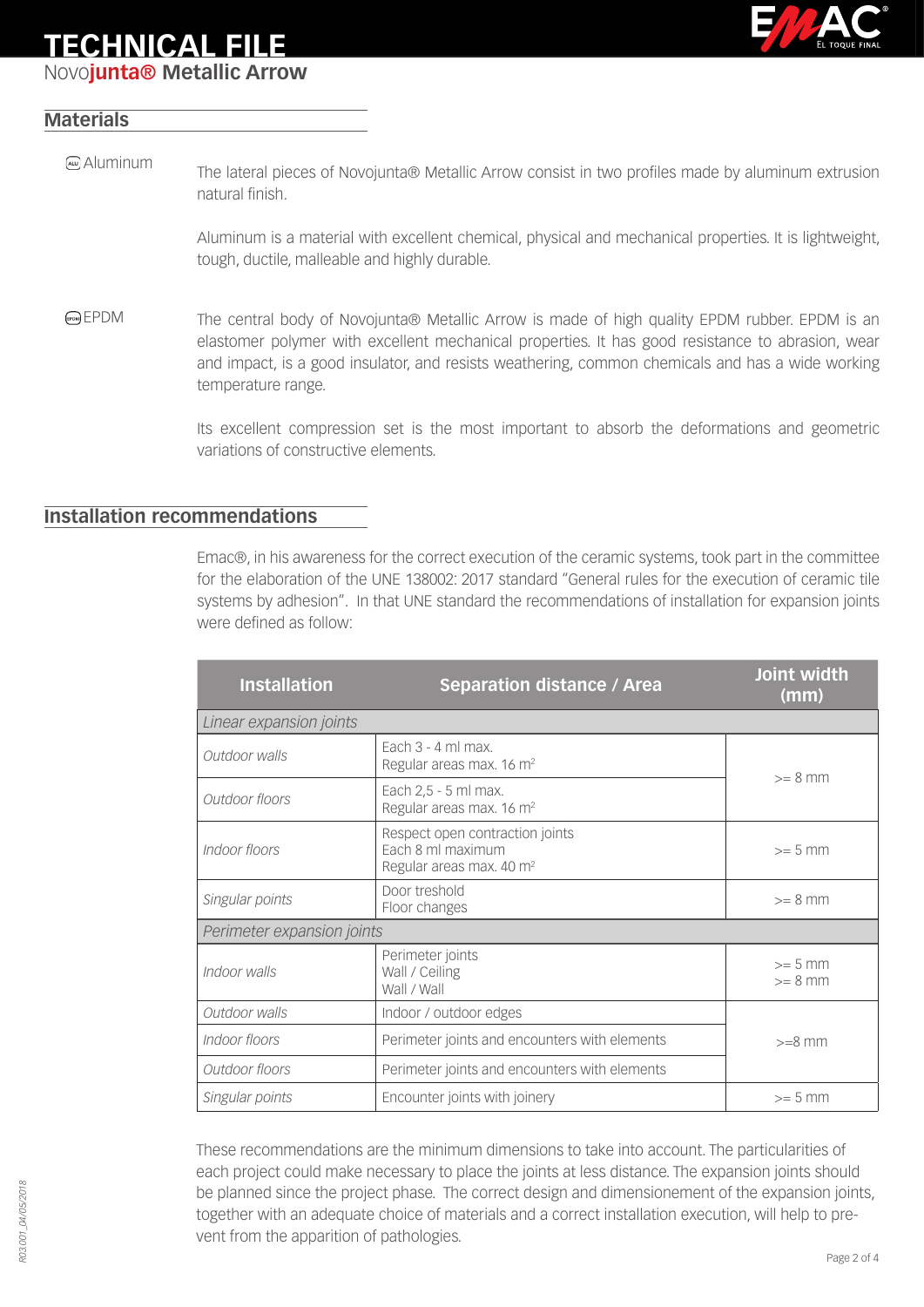

### **TECHNICAL FILE** Novo**junta® Metallic Arrow**

#### **Calculating thermal variation**

Novojunta® Metallic Arrow is available in different heights but have the same widht, so all models will have the same performance under the same thermal variation.

We'll take, for example, Novojunta® Metallic Arrow, 26 mm. height and 11 mm. widht.

|                                                                                                                                                                                                               | a                                                                                                                                                                                                                                                                                                      | <b>Expansion/con-</b><br>traction move-<br>ments                  | Total<br>move-<br>ment |  |
|---------------------------------------------------------------------------------------------------------------------------------------------------------------------------------------------------------------|--------------------------------------------------------------------------------------------------------------------------------------------------------------------------------------------------------------------------------------------------------------------------------------------------------|-------------------------------------------------------------------|------------------------|--|
|                                                                                                                                                                                                               | $0-7/16'' - 11$ mm.                                                                                                                                                                                                                                                                                    | $+0.047''$ / $-0.138''$ / 0.187" / 4.7 mm.<br>$+1.2$ / $-3.5$ mm. |                        |  |
| <sup>1</sup> Thermal variation calculed considering<br>an outdoor installation with coefficient<br>of thermal expansion 0.007mm*°C/m.<br>with the joints placed to a maximum<br>distance of 16.40ft (5 l.m.). | <sup>1</sup> The considered installation allows an expansion movement equal<br>to an increase of 126°F (52°C) counting from the temperature of ins-<br>tallation and a contraction equal to -126°F(- 52°C) counting from the<br>temperature of installation.<br>Total thermal variation: 219°F / 104°C |                                                                   |                        |  |
| <sup>1</sup> Thermal variation calculed considering<br>an outdoor installation with coefficient<br>of thermal expansion 0.007mm*°C/m.<br>with the joints placed to a maximum<br>distance of 26.24ft (8 l.m.). | <sup>1</sup> The considered installation allows an expansion movement equal<br>to an increase of 90°F (32°C) counting from the temperature of ins-<br>tallation and a contraction equal to -90°F(-32°C) counting from the<br>temperature of installation.<br>Total thermal variation: 147°F / 64°C     |                                                                   |                        |  |

The correct calculation of this is highly important to distribute and dimension the expansion joints in a correct way. From our Technical Department, as specialists in expansion joints, we offer advice for the calculation of the expansion joints of your project with no compromise.

Please, contact us in **tecnico@emac.es** and we'll offer you a custom solution depending on the features of your project.

#### **Installation**

- 1. Spread a big amount of thin set mortar on the floor.
- 2. Tile the floor. You can install tiles in all the floor, keeping holes for the profile or you can install tiles until the place where you're going to install Novojunta® Metallic Flecha.
- 3. Apply adhesive on both sides of Novojunta® Metallic Flecha and fix it to the tiles previously installed.
- 4. Continue tiling the floor. You can repeat this everytime you need.
- 5. Finally clean the remaining material, remove the protective film if necessary and let dry.

\* If you're going to polish the floor, install this profile slightly below it.

#### **Cleaning and maintenance**

You can clean Novojunta® Metallic Flecha with a soft mop dampened with water or with a solution with neutral detergent 5%. The correct use of bleach, 10%, does not affect the material.

Do not use acid concentrated cleaners to clean the profile or abrasive tools which could cause damage. It is not recommended the installation of this profile in places with oil or hydrocarbons spills because they could affect the profile.